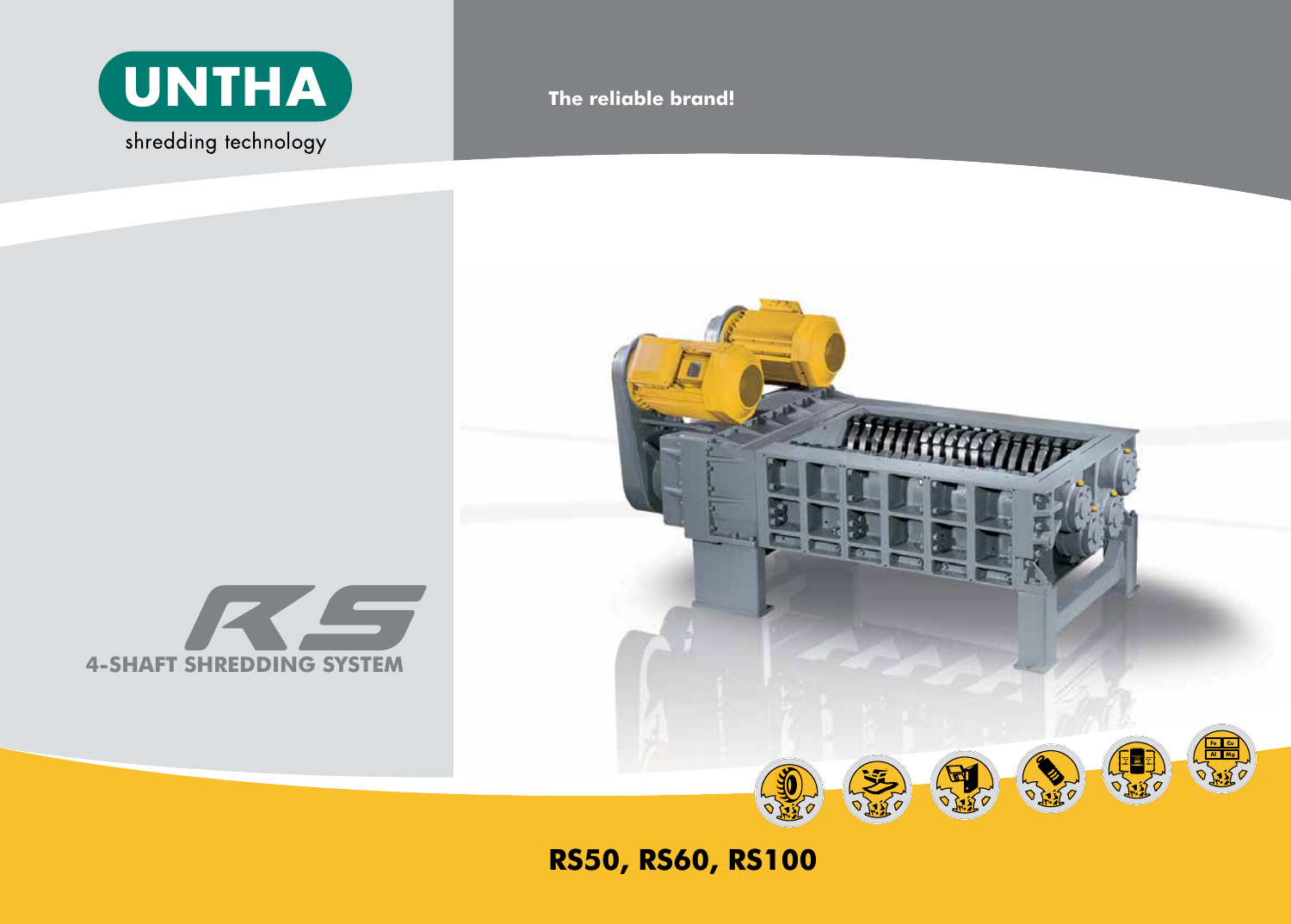

| <b>TECHNISCHE DATEN</b> |     | <b>RS50</b>         | <b>RS60</b>           | <b>RS100</b>        |
|-------------------------|-----|---------------------|-----------------------|---------------------|
| Power                   | kW  | 44/50/60            | 60/74                 | 100/110/150         |
| Cutting chamber (S)     | mm  | 750/960/1,230 x 700 | 960/1,200/1,440 x 860 | 1,200/1,500 x 1,020 |
| No. of cutting shafts   |     | 4                   | $\overline{4}$        | 4                   |
| Speed main shafts       | rpm | $21 - 29$           | $17 - 21$             | $17 - 28$           |
| Speed secondary shafts  | rpm | $32 - 43$           | $21 - 25$             | $17 - 28$           |
| Perforated screen Ø     | mm  | $15 - 40$           | $15 - 100$            | $30 - 100$          |
| Direct drive            |     | no                  | no                    | no                  |
| Belt drive              |     | yes                 | yes                   | yes                 |
| Weight                  | kg  | $2,600 - 3,200$     | $4,000 - 5,300$       | $9,000 - 12,000$    |
|                         |     |                     |                       |                     |

All dimensions in mm.





40 years of expertise. More than 9,000 shredders in daily operation!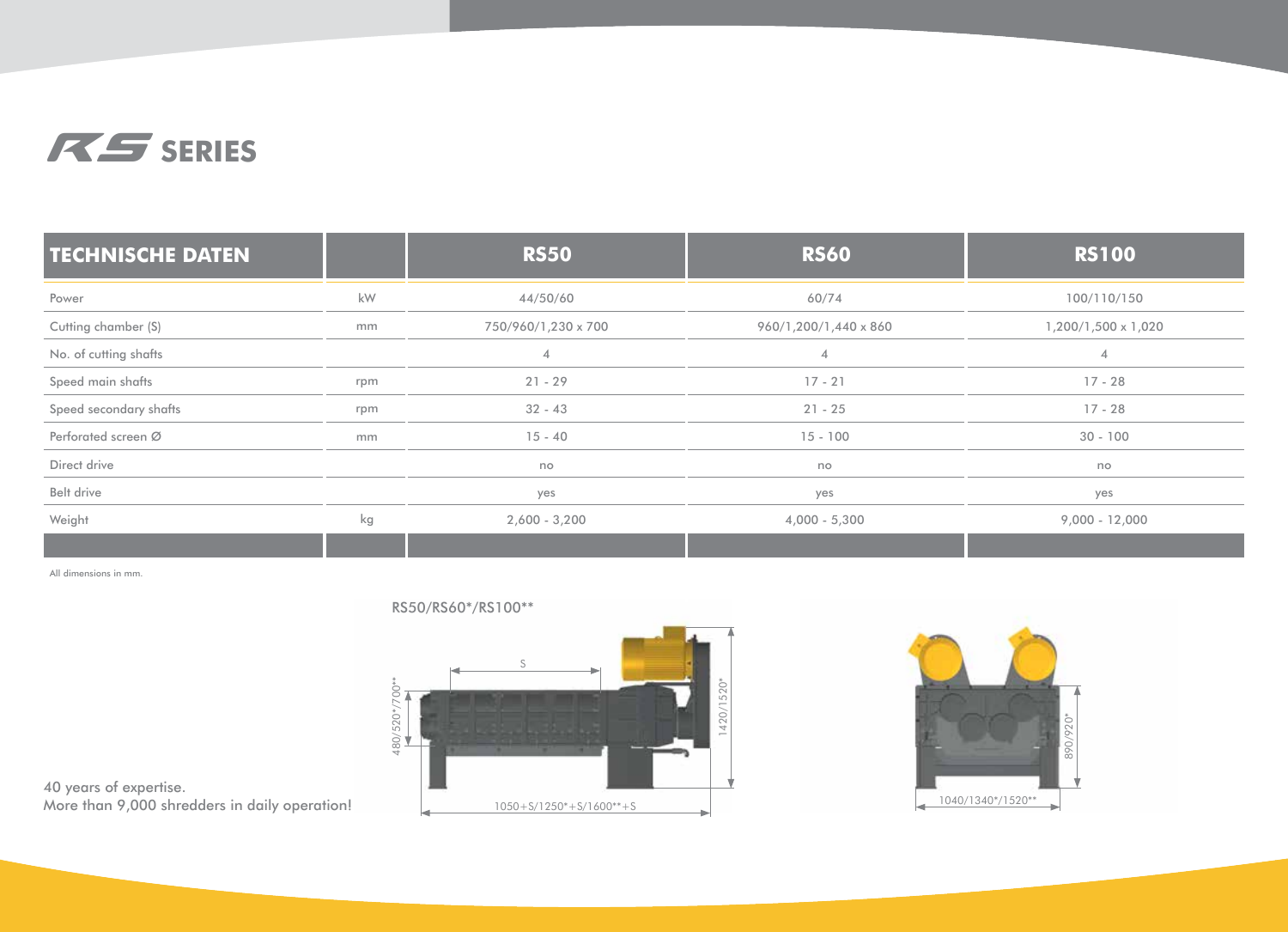## **THE HIGHEST RELIABILITY FOR THE TOUGHEST APPLICATIONS**

The refined RS shredder models have stood the test of time and the toughest applications. With their great reliability and their ability to handle unshreddable items without problems, they excel in wide range of applications.

Speed, torque, cutting chamber, cutting systems, perforated screens and sealing variants – all these features can be individually configured to create customised machines that perfectly meet your demands.

Their rugged design and powerful, hard-wearing cutting systems make them the perfect equipment for multi-shift continuous operation.

For more information please refer to the "Individual Shredding Solutions" brochure.



# **FUNCTION AND DESIGN**

After the material to be shredded has been drawn into the main cutters  $(1)$ , it is both pre-shredded and re-shredded in a single pass. Material that does not fall through the screen **2** is transferred to the secondary cutters **3** and moved back up and fed back into the cutting chamber for re-shredding. The screen determines the size of the final fraction.



# **TYPICAL APPLICATIONS**

- **•** Aluminium profiles **•** Dashboards **•** Interior auto trim **•** Bank notes **•** Batteries **•** Organic waste **•** Cans **•** Electronic scrap
- **•** Electric cookers **•** Cement asbestos boards **•** Spring mattresses **•** Plastic film **•** Dishwashers **•** Gypsum boards **•** Green waste
- **•** Rubber waste **•** Domestic waste **•** Cardboard packaging **•** Cardboard tubes **•** Plastic packaging **•** Plastic drums **•** Refrigerators **•** Metals **•** Medical waste **•** Metal chips **•** Metal drums **•** Rubbish bins **•** Oil filters **•** Paper **•** Paper rejects **•** Plastic bottles **•** Production waste **•** Passenger car tyres **•** Radioactive waste **•** Shredder light fraction **•** Hazardous waste **•** Punching scrap **•** Bumpers **•** Carpets and rugs **•** Tetra pack **•** Textiles **•** Workshop waste **•** Packaging material **•** etc.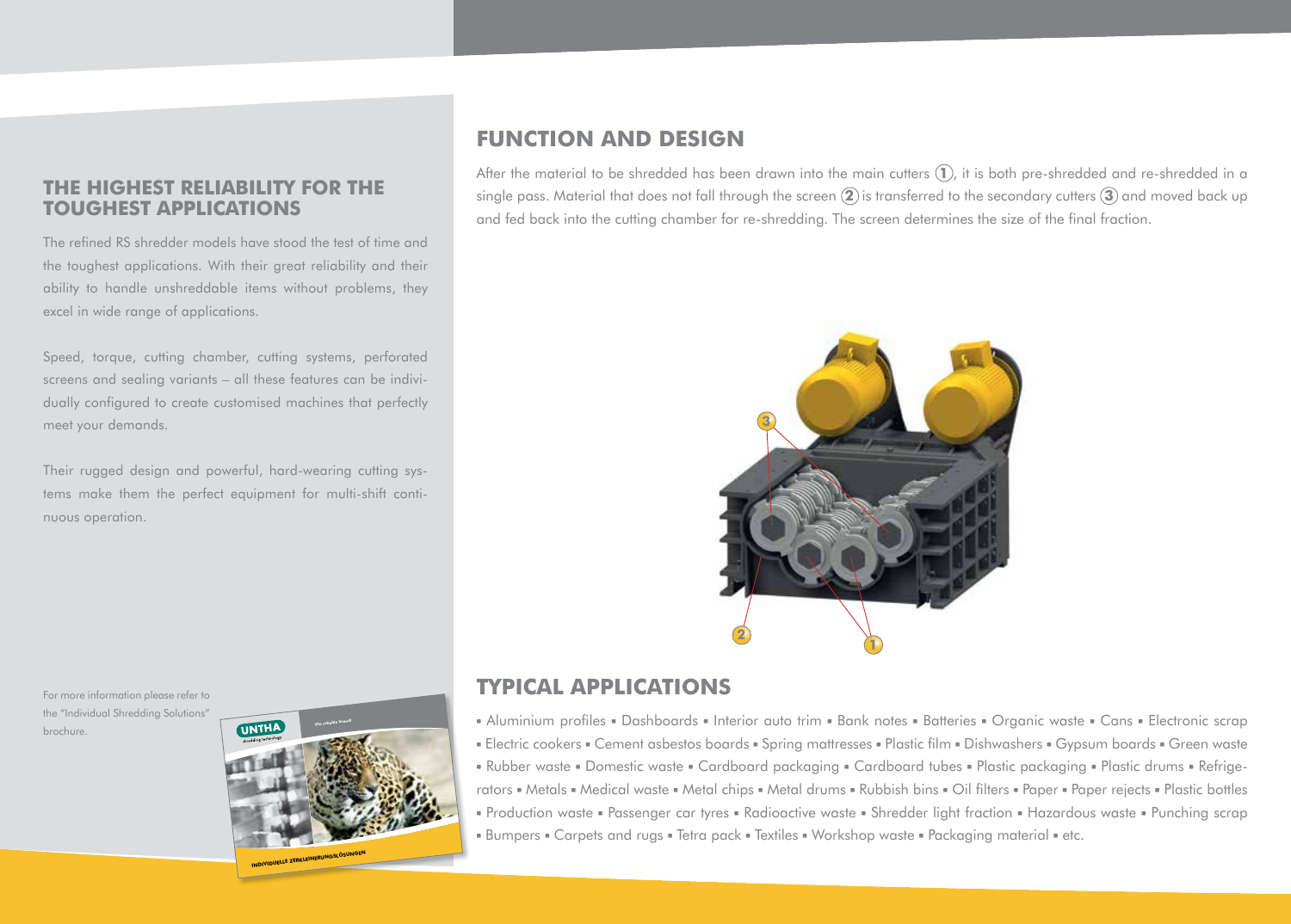# **QU ALITY F E ATURES**

#### High availability

- **>** integrated electronic shut-down for unshreddable items
- **>** resistant to foreign material due to low speed cutting shafts
- **>** multiple shaft bearings **A** for extra rigidity
- **>** multi-stage sealing system **B** protecting gears and bearings
- **>** integrated and easy-to-replace cutting chamber bulkhead walls **C**
- **>** straight forward design (no hydraulics, couplings, etc.) ensures reliable operation
- **>** rugged, reinforced steel frame
- **>** cutting disks with integral collar (no separate spacers) distribu tes cutting force over wide area

### Operational advantages

- **>** reliable tooth belt drive **E** with two independent motors and rugged, heavy-duty gears **F**
- **>** belt drive provides optimum shaft speed
- **>** consistent final particle size
- **>** one step pre- and re-shredding
- **>** self feeding for most materials no ram required
- **>** quick change screen system
- **>** low noise and dust generation

#### Low noise and dust pollution

**>** by low-speed cutting shafts









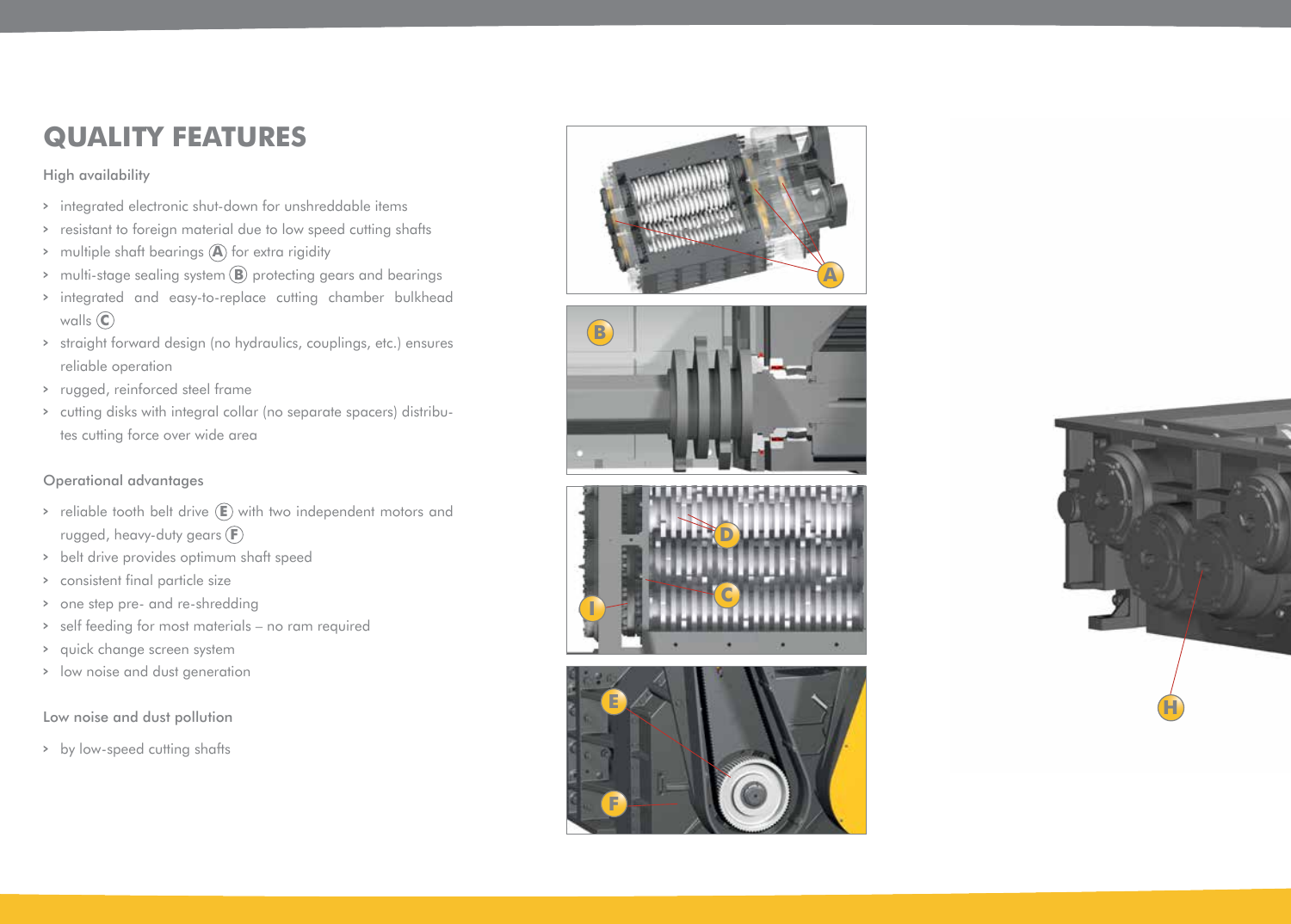

#### Functional design

- **>** can be loaded from all sides
- **>** more than 350 cutting system configurations available
- **>** modular system allows for tailor made solutions
- **>** compact design integrates into complex installations without difficulty
- **>** rugged cast iron frame **G**

#### Einzigartig produktiv

- **>** very large screen area ensures high throughput
- **>** high torque drive easily handles tough materials
- **>** low downtime with high availability

#### Options

- **>** hydraulic ram for bulky materials
- **>** variable frequency drive (VFD) speed control for adjustable th roughput and reduction of start-up peaks
- **>** screw conveyor for efficient discharge of shredded material
- **>** automatic central lubrication system
- **>** active shaft ventilation **H** for increased cutter life
- > dynamic cutting disc pre-loading system  $\mathbb{I}$  (for easy change-out
- **>** wear plates
- **>** "UNTHA Carefree package"